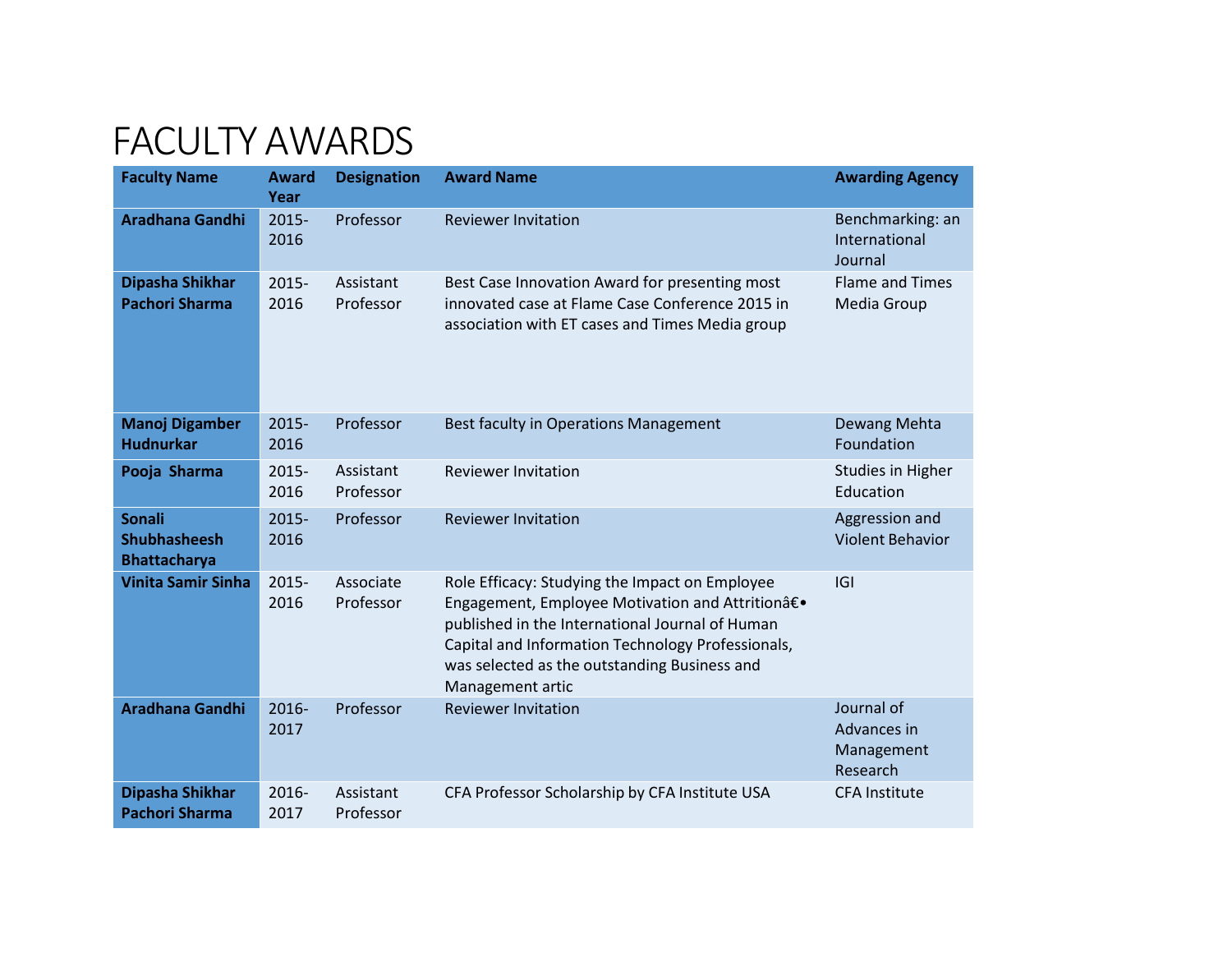| <b>Manish Sinha</b>                                         | 2016-<br>2017    | Associate<br>Professor | <b>Reviewer Invitation</b>                                                                | International<br>Journal of Social<br>Economics                                    |
|-------------------------------------------------------------|------------------|------------------------|-------------------------------------------------------------------------------------------|------------------------------------------------------------------------------------|
| <b>Manoj Digamber</b><br><b>Hudnurkar</b>                   | 2016-<br>2017    | Professor              | <b>Reviewer Invitation</b>                                                                | International<br>Journal of<br>Productivity and<br>Performance<br>Management       |
| Pooja Sharma                                                | $2016 -$<br>2017 | Assistant<br>Professor | <b>Reviewer Invitation</b>                                                                | <b>Studies in Higher</b><br>Education                                              |
| <b>Rameshwar</b><br><b>Dubey</b>                            | 2016-<br>2017    | Adjunct<br>Faculty     | Awarded outstanding reviewer recognition from<br>Journal of Cleaner production, Elsevier. | <b>JCPJournal</b>                                                                  |
| <b>Sanjay</b><br><b>Samarendra</b><br><b>Bhattacharya</b>   | 2016-<br>2017    | Assistant<br>Professor | Certificate of Learning                                                                   | <b>SHRM</b>                                                                        |
| <b>Sonali</b><br><b>Shubhasheesh</b><br><b>Bhattacharya</b> | $2016 -$<br>2017 | Professor              | <b>Reviewer Invitation</b>                                                                | International<br>Journal of Systems<br>and Society                                 |
| <b>Vinita Samir Sinha</b>                                   | 2016-<br>2017    | Associate<br>Professor | <b>Reviewer Invitation</b>                                                                | International<br>Journal of Indian<br>Culture and<br><b>Business</b><br>Management |
| <b>Aradhana Gandhi</b>                                      | $2017 -$<br>2018 | Professor              | <b>Reviewer Invitation</b>                                                                | International<br>Journal of Retail &<br>Distribution<br>Management                 |
| Dipasha Shikhar<br><b>Pachori Sharma</b>                    | $2017 -$<br>2018 | Assistant<br>Professor | CFA Professor Scholarship by CFA Institute USA for<br>CFA (US) Level 2                    | <b>CFA Institute</b>                                                               |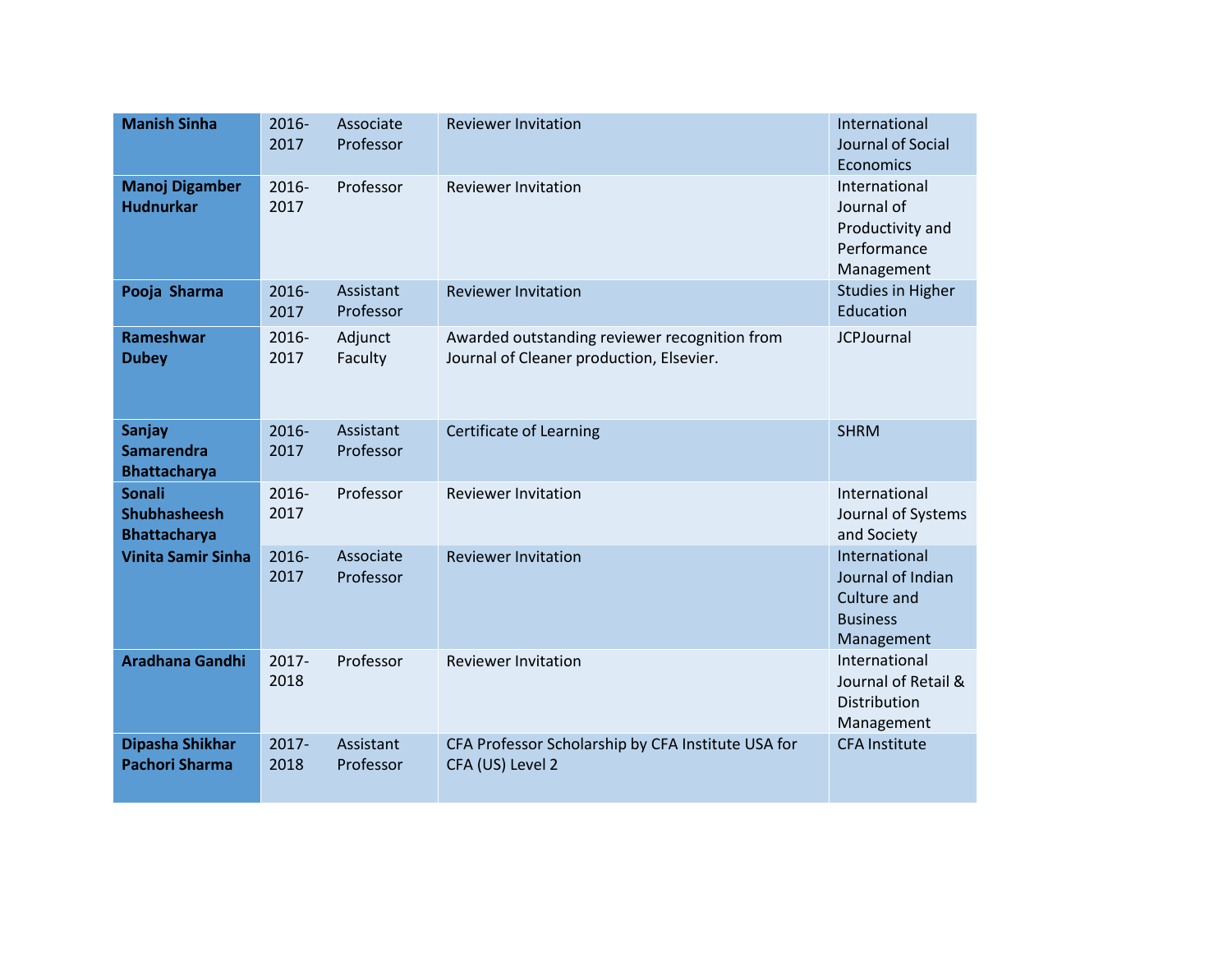| <b>Gurudas Nulkar</b>                     | 2017-<br>2018    | Adjunct<br>Faculty                       | <b>Endevour Executive Fellowship</b>                                                                                                                                                                                                                              | Deakin University,<br>Australia                                              |
|-------------------------------------------|------------------|------------------------------------------|-------------------------------------------------------------------------------------------------------------------------------------------------------------------------------------------------------------------------------------------------------------------|------------------------------------------------------------------------------|
| <b>Manoj Digamber</b><br><b>Hudnurkar</b> | $2017 -$<br>2018 | Professor                                | <b>Reviewer Invitation</b>                                                                                                                                                                                                                                        | International<br>Journal of<br>Productivity and<br>Performance<br>Management |
| <b>Netra Ganesh</b><br><b>Neelam</b>      | 2017-<br>2018    | Professor &<br>Deputy<br><b>Director</b> | Best Paper Award for paper titled 'A study on<br>consumer perception, satisfaction and expectation<br>from E-Wallet service, an initiative towards<br>digitization.                                                                                               | K J Somaiya                                                                  |
| Pooja Sharma                              | $2017 -$<br>2018 | Assistant<br>Professor                   | <b>Reviewer Invitation</b>                                                                                                                                                                                                                                        | <b>Studies in Higher</b><br>Education                                        |
| <b>Rahul Babayya</b><br><b>Hiremath</b>   | $2017 -$<br>2018 | Assistant<br>Professor                   | Master Assessor from The National Institute of Rural<br>Development and Panchayati Raj (NIRD&PR), The<br>National Institute of Rural Development and<br>Panchayati Raj (NIRD&PR), an autonomous<br>organisation under the Union Ministry of Rural<br>Development, | NIRD&PR                                                                      |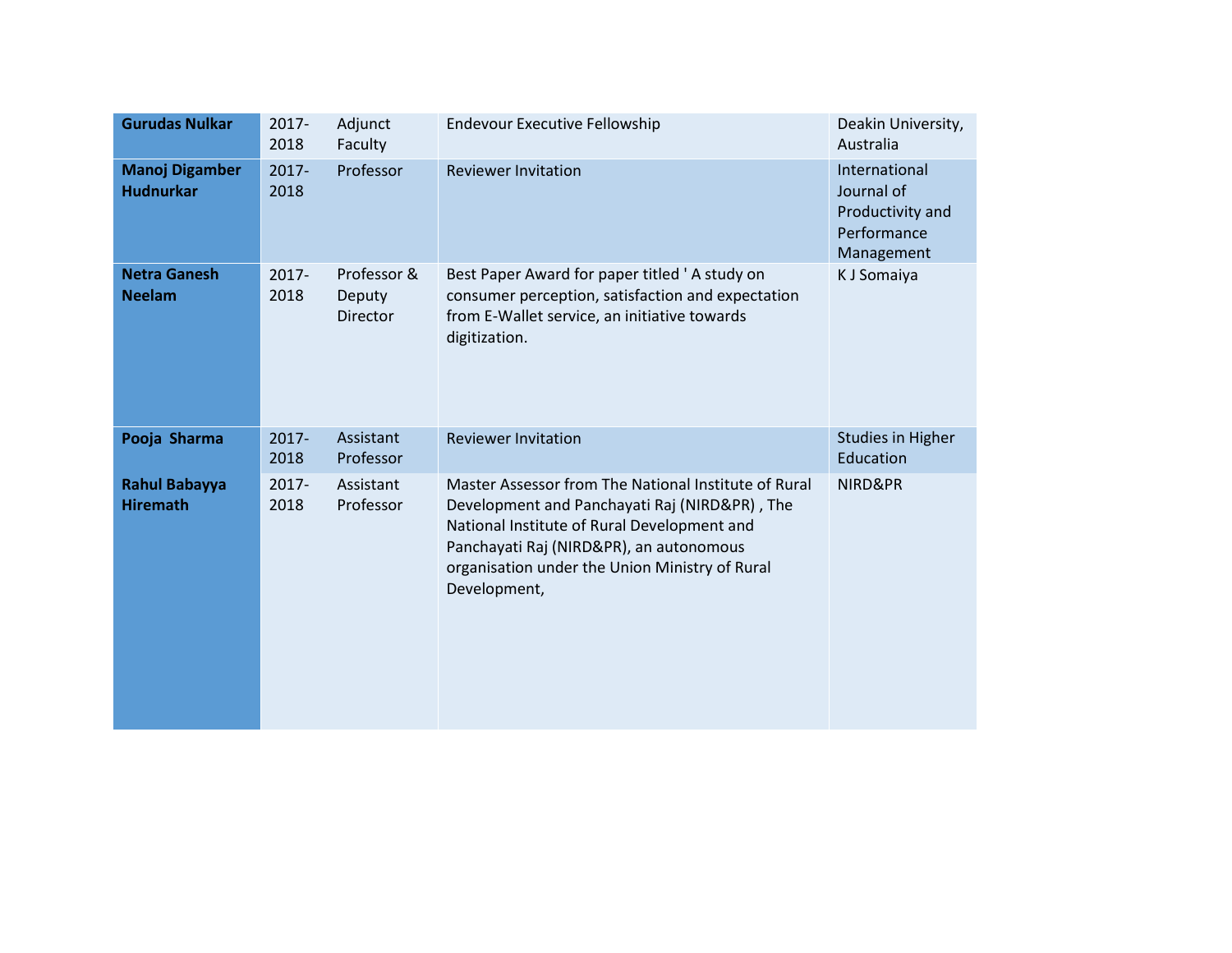| <b>Sanjay</b><br><b>Samarendra</b><br><b>Bhattacharya</b>   | $2017 -$<br>2018 | Assistant<br>Professor | Best Research paper - HR at the International<br>Research Conference (IRC 2017) organised by<br>Jamnalal bajaj Institute of management Studies,<br>University of Mumbai.                                                                                                      | <b>JBIMS</b>                                                       |
|-------------------------------------------------------------|------------------|------------------------|-------------------------------------------------------------------------------------------------------------------------------------------------------------------------------------------------------------------------------------------------------------------------------|--------------------------------------------------------------------|
| <b>Sonali</b><br><b>Shubhasheesh</b><br><b>Bhattacharya</b> | $2017 -$<br>2018 | Professor              | <b>Reviewer Invitation</b>                                                                                                                                                                                                                                                    | International<br>Journal of<br>Organizational<br>Analysis          |
| <b>Vasundhara Swati</b><br>Sen                              | 2017-<br>2018    | Adjunct<br>Faculty     | Awarded the 3rd Prize for an inter-college national<br>competetion, organized by Indian Management<br>Conclave at Delhi. The award was given in view of<br>creating a "Future ready curriculum". The IM<br>program was appreciated for its uniqueness and<br>niche, for being | <b>MBA Universe</b>                                                |
| <b>Aradhana Gandhi</b>                                      | 2018-<br>2019    | Professor              | <b>Reviewer Invitation</b>                                                                                                                                                                                                                                                    | International<br>Journal of Retail &<br>Distribution<br>Management |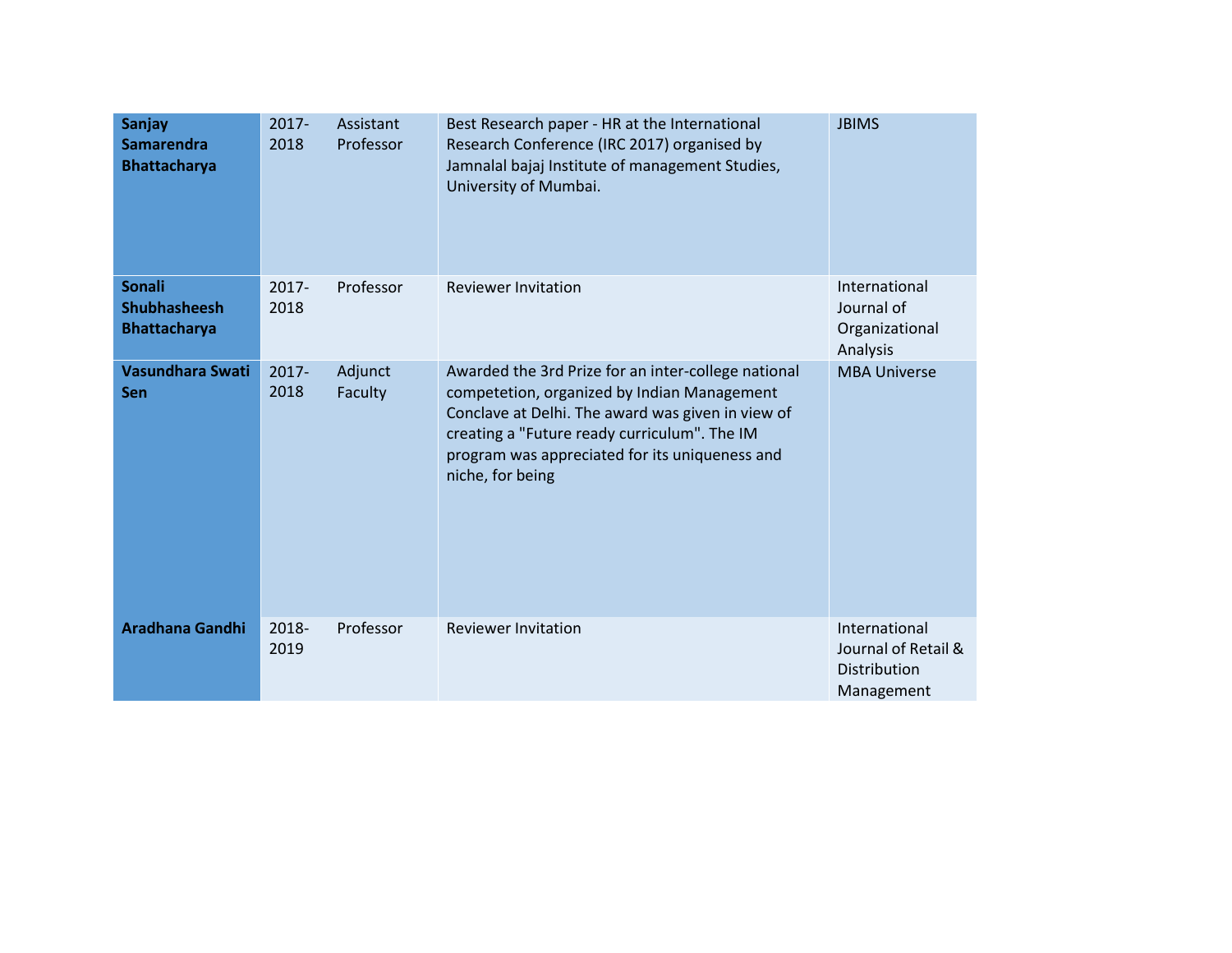| Dipasha Shikhar<br><b>Pachori Sharma</b>   | 2018-<br>2019 | Assistant<br>Professor            | CFA Institute and CFA Society India Honoured Dr.<br>Dipasha Sharma for Outstanding Service as a Faculty<br>Adviser as part of the CFA Institute Research<br>Challenge India | <b>CFA Institute</b>                                                         |
|--------------------------------------------|---------------|-----------------------------------|-----------------------------------------------------------------------------------------------------------------------------------------------------------------------------|------------------------------------------------------------------------------|
| <b>Gurudas Nulkar</b>                      | 2018-<br>2019 | Adjunct<br>Faculty                | <b>SRTT Visiting Fellowship Programme</b>                                                                                                                                   | Institute of Social<br>and Economic<br>Change                                |
| <b>Manoj Digamber</b><br><b>Hudnurkar</b>  | 2018-<br>2019 | Professor                         | <b>Reviewer Invitation</b>                                                                                                                                                  | International<br>Journal of<br>Productivity and<br>Performance<br>Management |
| <b>Netra Ganesh</b><br><b>Neelam</b>       | 2018-<br>2019 | Professor &<br>Deputy<br>Director | Research paper titled 'Perceived value of internship<br>experience: a try before you leap' was a part of<br><b>Emerald Prime Picks.</b>                                     | Emerald                                                                      |
| <b>Pankaj Ved</b><br><b>Bhushan Sharma</b> | 2018-<br>2019 | Associate<br>Professor            | Awarded Best Paper in ICITEASM-2018- International<br>conference at Osmania University, Hyderabad                                                                           | Osmania<br>University,<br>Hyderabad                                          |
| Pooja Sharma                               | 2018-<br>2019 | Assistant<br>Professor            | AIMS International Summer Internship Competition                                                                                                                            | <b>AIMS</b>                                                                  |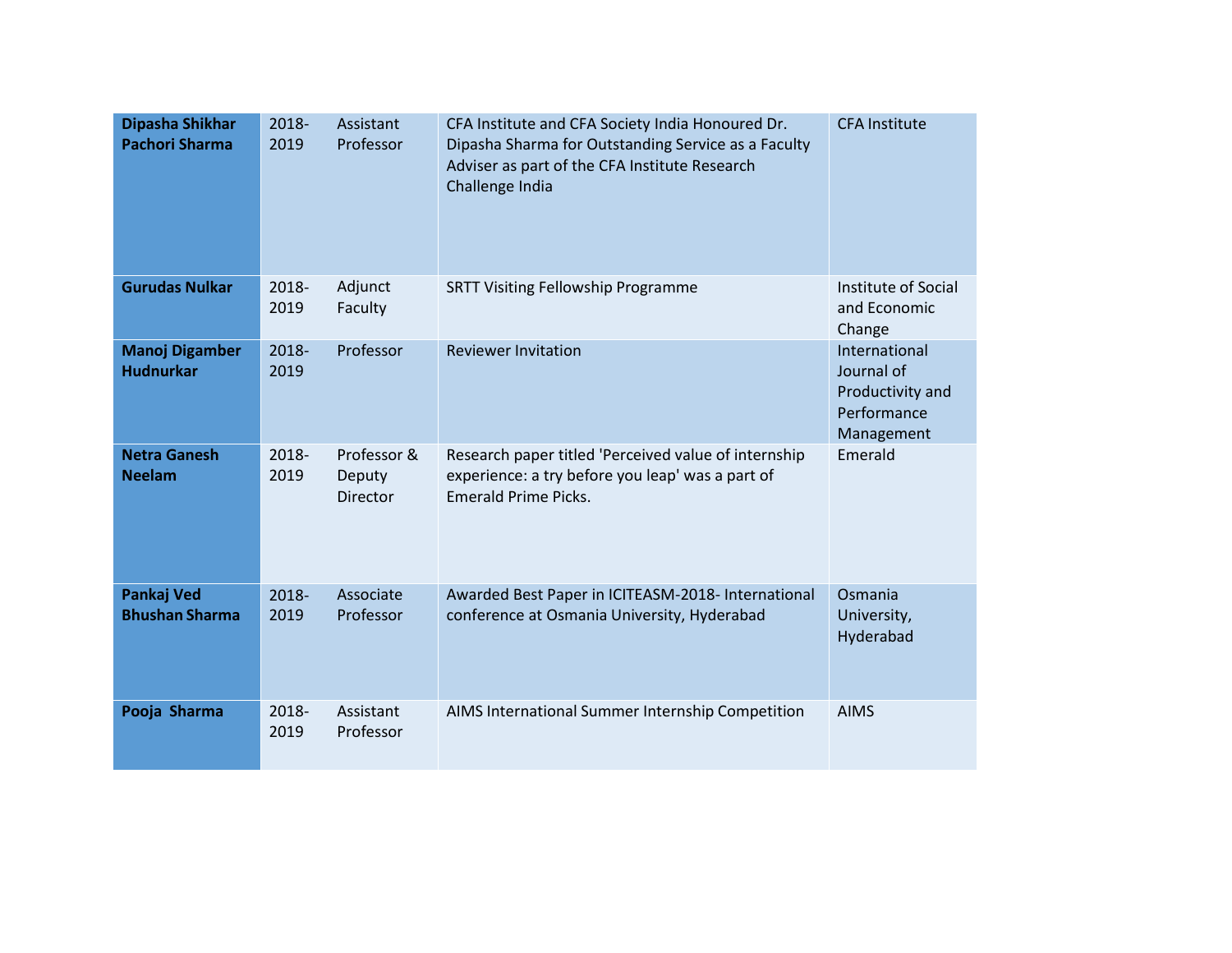| <b>Pratima Amol</b><br><b>Sheorey</b>                       | 2018-<br>2019 | <b>Director</b>        | Appointed as an Independent Director on the Board<br>of Yes Bank on 26th April 2018                                                                                         | <b>Yes Bank</b>                                                                       |
|-------------------------------------------------------------|---------------|------------------------|-----------------------------------------------------------------------------------------------------------------------------------------------------------------------------|---------------------------------------------------------------------------------------|
| <b>Sanjay</b><br><b>Samarendra</b><br><b>Bhattacharya</b>   | 2018-<br>2019 | Assistant<br>Professor | <b>Reviewer Invitation</b>                                                                                                                                                  | Hong Kong<br>Institute of<br><b>Business Studies</b>                                  |
| <b>Sonali</b><br><b>Shubhasheesh</b><br><b>Bhattacharya</b> | 2018-<br>2019 | Professor              | <b>Reviewer Invitation</b>                                                                                                                                                  | International<br>Journal of Asian<br><b>Business and</b><br>Information<br>Management |
| <b>Vaishali Chavdas</b><br><b>Mahajan</b>                   | 2018-<br>2019 | Associate<br>Professor | Best paper award for paper presented at K J Somiya<br>Institute of Management Studies & Research<br>cOnference on Marketing to the Global Consumer                          | K J Somaiya                                                                           |
| <b>Aradhana Gandhi</b>                                      | 2019-<br>2020 | Professor              | <b>Reviewer Invitation</b>                                                                                                                                                  | International<br>Journal of Retail &<br>Distribution<br>Management                    |
| Dipasha Shikhar<br><b>Pachori Sharma</b>                    | 2019-<br>2020 | Assistant<br>Professor | CFA Institute and CFA Society India Honoured Dr.<br>Dipasha Sharma for Outstanding Service as a Faculty<br>Adviser as part of the CFA Institute Research<br>Challenge India | <b>CFA Institute</b>                                                                  |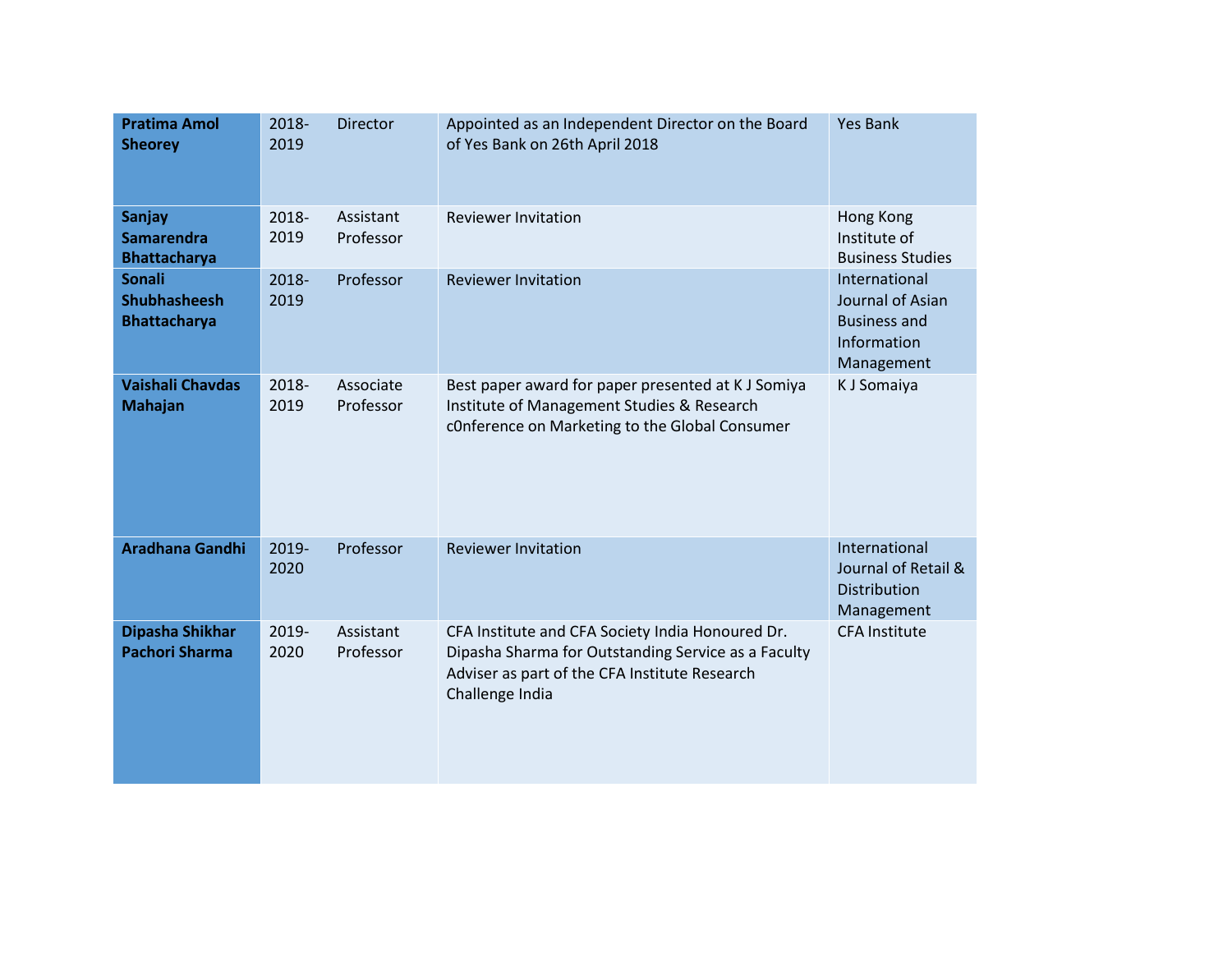| <b>Netra Ganesh</b><br><b>Neelam</b>                        | 2019-<br>2020 | Professor              | Research Paper titled Internship in a business school:<br>expectation versus experience was a part of Emerald<br><b>Prime Picks</b> | Emerald                                                                                       |
|-------------------------------------------------------------|---------------|------------------------|-------------------------------------------------------------------------------------------------------------------------------------|-----------------------------------------------------------------------------------------------|
| <b>Pankaj Ved</b><br><b>Bhushan Sharma</b>                  | 2019-<br>2020 | Associate<br>Professor | Awarded Best Paper presentation in Infracon2019                                                                                     | <b>SCMHRD &amp;</b><br>Wooverhampton                                                          |
| Pooja Sharma                                                | 2019-<br>2020 | Assistant<br>Professor | <b>Reviewer Invitation</b>                                                                                                          | Sookmyung<br>Women's<br>University                                                            |
| <b>Sanjay</b><br><b>Samarendra</b><br><b>Bhattacharya</b>   | 2019-<br>2020 | Assistant<br>Professor | Certified Emotional Intelligence Coach Practitioner                                                                                 | <b>NLP Coaching</b><br>Academy                                                                |
| <b>Sonali</b><br><b>Shubhasheesh</b><br><b>Bhattacharya</b> | 2019-<br>2020 | Professor              | Article included in Emerald Prime Pick Collection                                                                                   | Emerald                                                                                       |
| <b>Suhas Ambekar</b>                                        | 2019-<br>2020 | Assistant<br>Professor | <b>Reviewer Invitation</b>                                                                                                          | The TQM Journal                                                                               |
| <b>Vaishali Chavdas</b><br><b>Mahajan</b>                   | 2019-<br>2020 | Associate<br>Professor | Awarded Best Paper presentation in Infracon 2019                                                                                    | <b>SCMHRD &amp;</b><br>Wooverhampton                                                          |
| Vasundhara Swati<br>Sen                                     | 2019-<br>2020 | Adjunct<br>Faculty     | Awarded Best Paper presentation in Infracon 2019                                                                                    | <b>SCMHRD &amp;</b><br>Wooverhampton                                                          |
| <b>Vinita Samir Sinha</b>                                   | 2019-<br>2020 | Associate<br>Professor | <b>Reviewer Invitation</b>                                                                                                          | nternational<br>Journal of Human<br>Capital and<br>Information<br>Technology<br>Professionals |